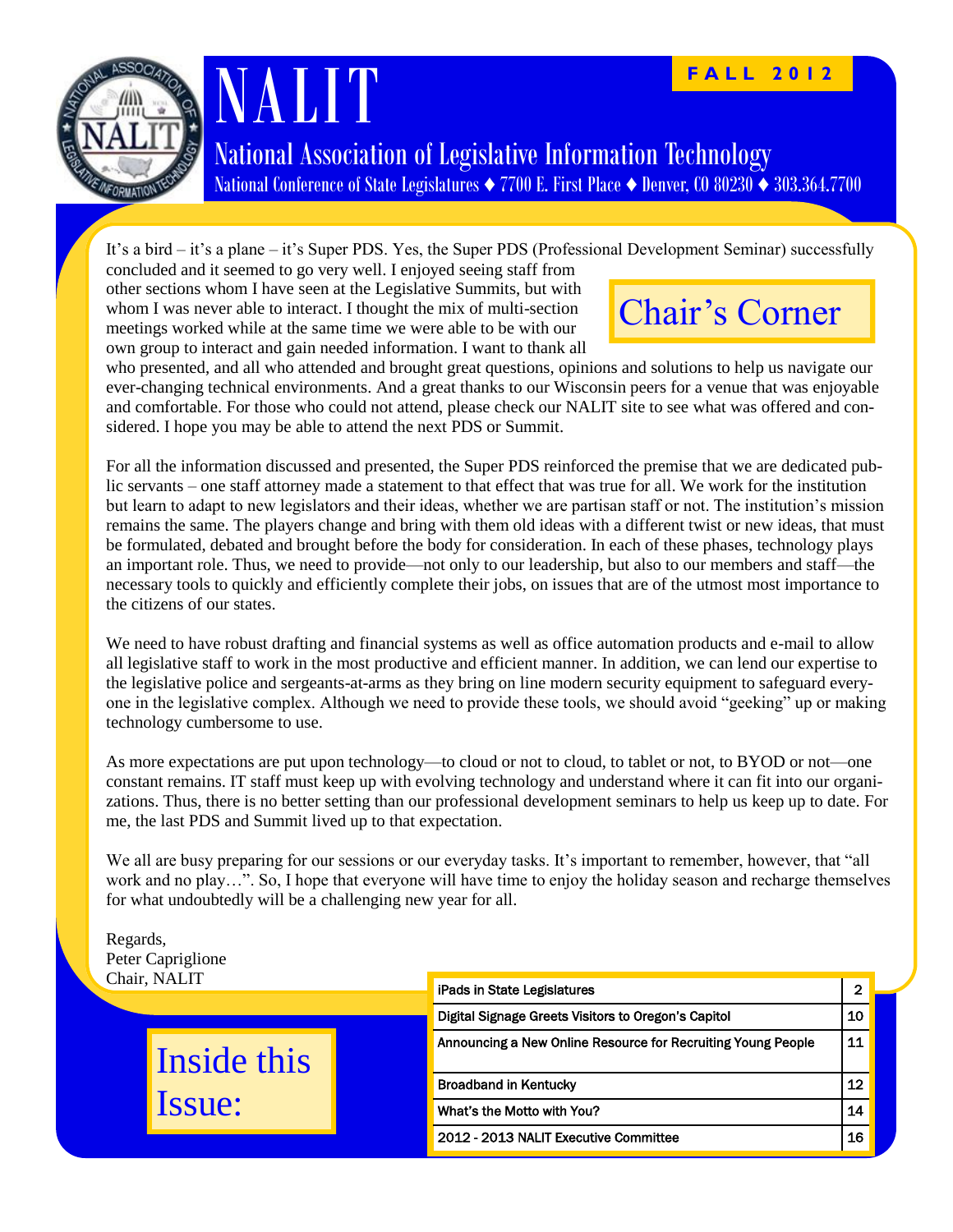#### **P A G E 2**



## iPads in State Legislatures

I invited all states that I know used iPads in their legislature to contribute information for a composite iPad article. I wanted to be able to provide a synopsis of how iPads are being used in state legislatures, especially for members who haven't been able to attend NCSL or the recent Super PDS.

Hopefully, this will give NALIT members a review of the extent to which iPads are being used.

**Joel Redding: NALIT Secretary**

### Alaska

#### **What are you using iPads for?**

N A LITT

Most of our members and staff use their iPads for quick and easy access to email and web browsing. The Alaska Legislature also has an iPad app that pulls and ‗repackages' our legislative website data for the iPad and iPhone form factors. The iPad app allows you to track legislation, watch or listen to meetings, and/or look up information on legislators and bills

#### **How many are in use (all legislators, pilot groups, etc.) and what percentage of your total users does that represent?**

Alaska's Legislative Council approved purchasing one iPad for each legislative office (60) in 2011. In addition to this purchase, a number of offices and committees (including House and Senate Finance) have purchased iPads for their staff and members. More than 100 iPads currently are in use in the Alaska Legislature. **Did you purchase them or have the members buy their own?**

In Alaska, we support iPads that were purchased with state funds, purchased with allowance accounts, or iPads that are employee-owned. Of course, our level of support varies as to whether the device is 'state owned' or personal owned (and used by staff).

#### **Any fallout for going to them? Do the members like them?**

The feedback we have received has generally been good. In our environment, IOS devices are very good for consuming media (including email and web), but are less than desirable for creating content when compared to laptops and desktop computers.

#### **What was the biggest challenge?**

There were (and continue to be) a number of challenges related to iPad deployment and support, including document creation and printing. However, the most challenging issue is coordinating creation of 'Apple IDs' for our employees who use state-owned devices and the ongoing purchase of apps from the app store.

**Did you obtain training for a programmer to write an iPad app? Or training for other support staff?** No formal training was provided to our two app programmers (IOS and Android). We used Appcelerator's Titanium program to write our app. Our programmers used the training aids and documentation that was available from the Appcelerator website.

#### **Do you support other tablets or just iPads?**

We have an app in the Apple App Store, and we also have an Android app in the Android 'Play Store.' We do not officially support Android devices, except to make sure they can receive state email, and also can use our Android app.

**Curtis Clothier**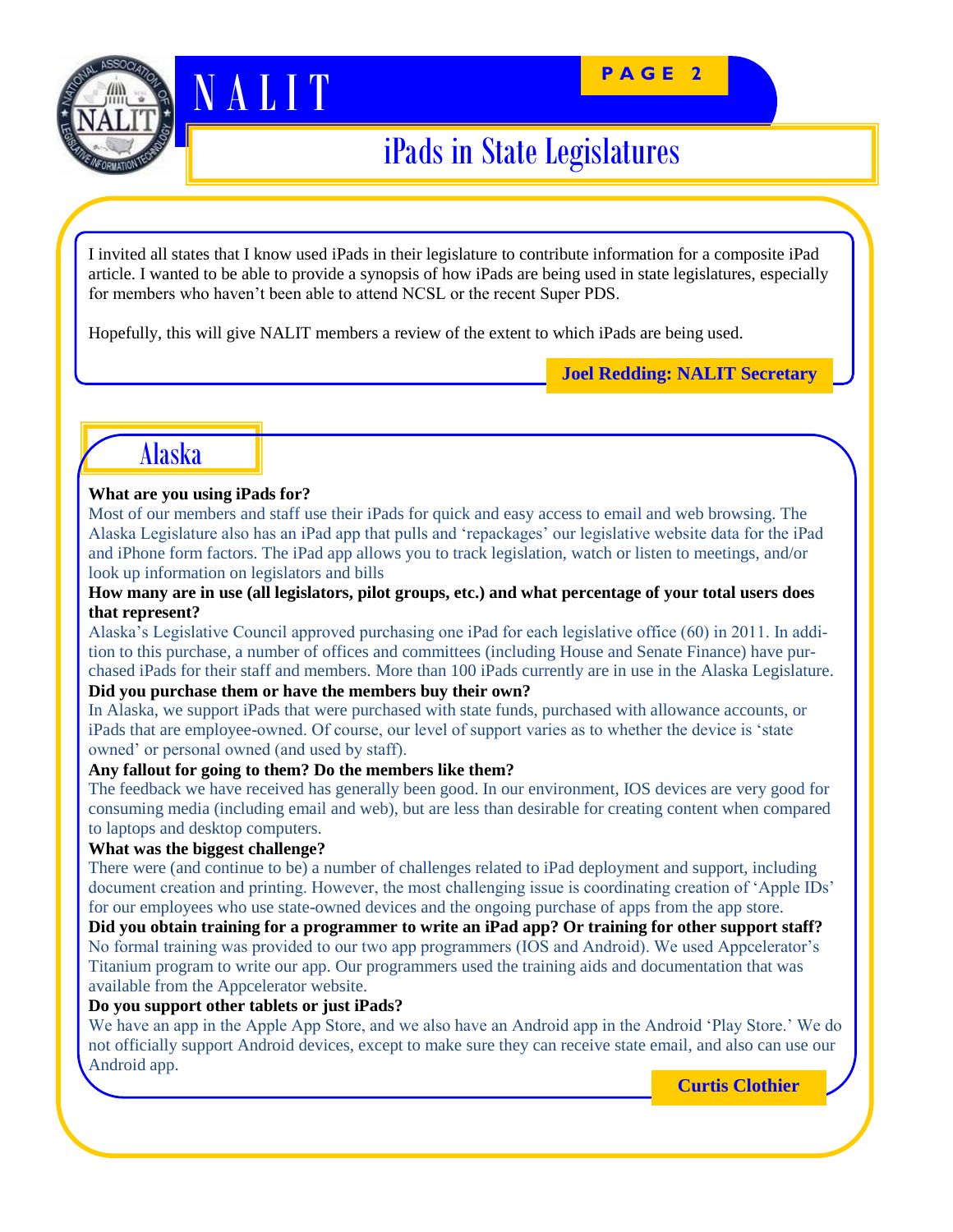# PAGE 3<br> **FALL** 2012



## iPads in State Legislatures

### California

#### **What are you using iPads for?**

Assembly Rules Binder. This application allows the legislator access to the agenda of the committee and all corresponding documents. Eventually, we hope to expand this to all committees.

**How many are in use (all legislators, pilot groups, etc.) and what percentage of your total users does that represent?**

Only a few committee staff currently are using it as a test, but we are planning for its eventual use by about 120 legislators and staff.

**Did you purchase them or have the members buy their own?**

We are still looking at how to do this.

**Any fallout for going to them? Do the members like them?**

We don't know yet; we will find out this session.

**What was the biggest challenge?**

Our biggest challenge was creating an application that would display out legislative PDF documents on any type of device.

**Did you obtain training for a programmer to write an iPad app? Or training for other support staff?** We did no specialized training.

**Do you support other tablets or just iPads?**

We hope to support multiple tablets.

**Mendora Servin**

### Colorado

To reduce the amount of paper used on the floor and in committees, the Colorado legislature has decided to provide iPads to all members for the 2013 session. The legislature plans to purchase an iPad for each member unless a member prefers to use his or her own iPad to avoid campaign use of state-owned resources. Personally owned iPads will be covered by an MDM solution to ensure compliance with mobile device usage policy. For this phase, only a few non-IT staff members will receive iPads.

We have decided to initially create an app exclusively for legislator use. The app will provide bill and other legislative data customized for each member. The biggest challenges were deciding on the technology and direction for development of the app and preventing scope creep for the first release. A significant amount of time and effort was spent testing different technologies and platforms. The decision was made to go with iPads instead of Android tablets for the mobile device hardware. We decided to go with a third party product app that would serve as a platform for deploying our application. Using a third party app helps avoid the dreaded Apple app store deployment process. This app also allows offline access and does not require users to authenticate at regular intervals. Another advantage is that the app is supported on multiple platforms such as Blackberries, Androids, and, hopefully, Windows 8 mobile in the future, thereby future-proofing our mobile application. We also will provide a few basic productivity apps on every iPad managed by the MDM solution.

We added a contract programmer to our mobile app development team to meet our 2013 session deadline. One

*(Continued on page 4*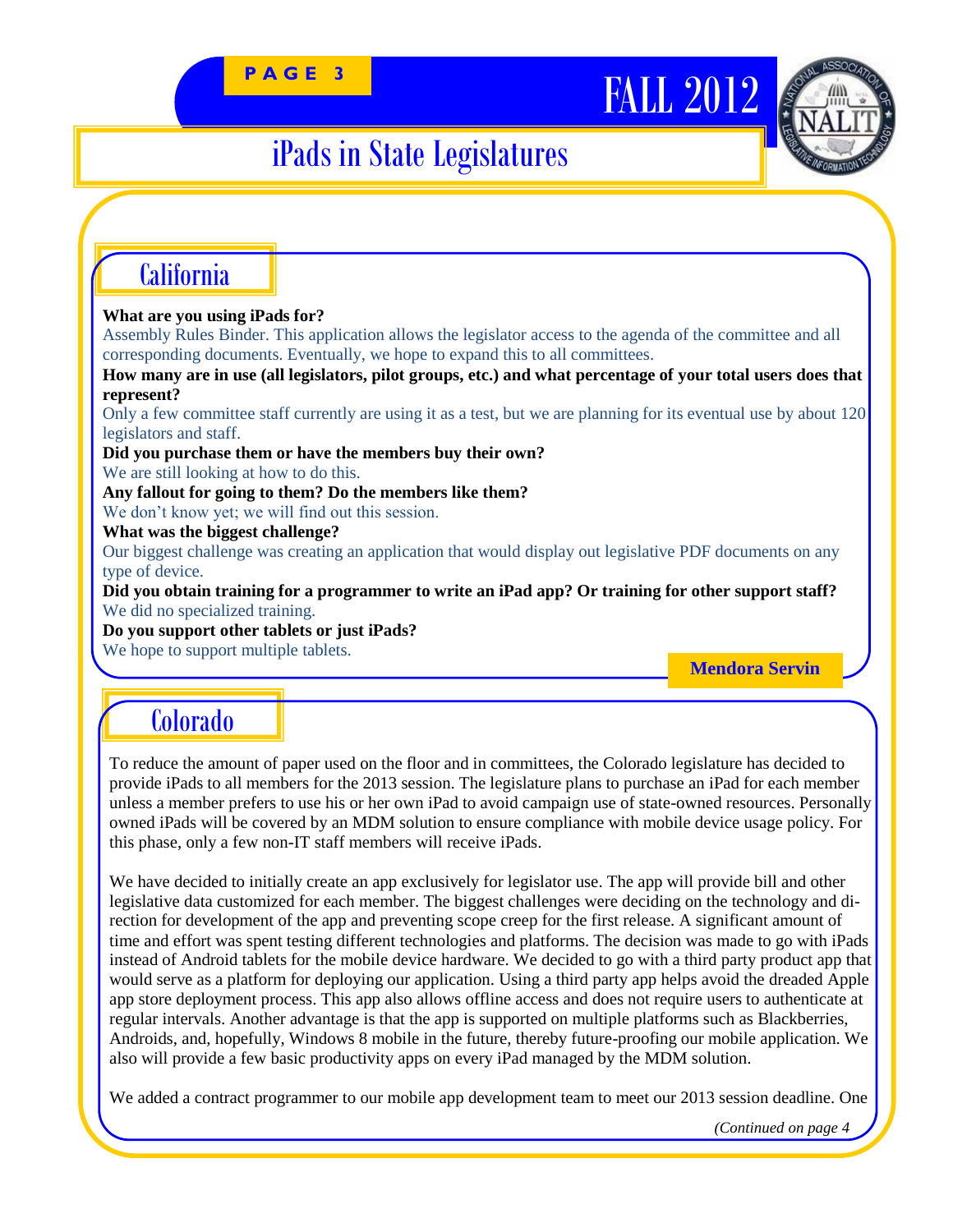



### iPads in State Legislatures

#### *(Continued from page 3)*

N A LITT

development challenge we face as programmers is designing the UI for the tablet touchscreen. We also see some scope creep for our first release. Since more than one-third of legislators are new, we expect to see a higher level of acceptance for the app. At the same time, however, a significant amount of training and encouragement will be necessary so that the entire body is up to speed with using the application. Initially, we will focus on automating the floor processes in the app and will start working on committee processes after the first release. We plan to train members one on one when we hand out the iPads and hold training sessions for staff who would work closely with the members. We hope to reach a point with the app where in future sessions, members no longer will use paper copies of bills or related documents.

**Manish Jani**

### Idaho

#### **What are you using iPads for?**

During Idaho's last legislative session, iPads were used in a pilot project to determine whether they should replace the current legislative laptops which were due to be refreshed. Four iPads and four Samsung Galaxy Android tablets were purchased and distributed to members for two-week durations. About 30 members participated. In addition, members who owned their own tablets were encouraged to participate by using designated apps and answering a usage survey. For iPads, Print Central was used for printing with virtual machines setup on our network as WePrint servers. For Android, PrinterShare was used. Dropbox and QuickOffice were used in each environment.

#### **How many are in use (all legislators, pilot groups, etc.) and what percentage of your total users does that represent?**

Besides the tablets purchased for the pilot project, 27 members brought in their own tablets: 20 iPads and seven Androids. This represented about 26 percent of members; by next session, the number should be higher.

#### **Did you purchase them or have the members buy their own?**

Other than the eight pilot project devices, the members have purchased their own.

#### **Any fallout for going to them? Do the members like them?**

We have not actually "gone to them." Our pilot project revealed several functions for which iPads were not very successful. Even the members who owned their own devices indicated they thought it would be a poor idea to replace the laptops with iPads. The members really like them as portable devices, but not as laptop replacements.

#### **What was the biggest challenge?**

The iPads were poor at sending email to distributions lists, document processing and printing. iPad owners also sometimes receive attached .pdf files as winmail.dat files. A conversion program is required to extract the content.

**Did you obtain training for a programmer to write an iPad app? Or training for other support staff?** No training has been given for iPad app development or support. Support staff have been encouraged to spend time using the iPad and Android tablets that were purchased for the pilot project. A few programmers are taking training for Android app development, and it is anticipated that at least one will attend an iPad application development class.

#### **Do you support other tablets or just iPads?**

Yes, we support Android tablets in addition to iPads.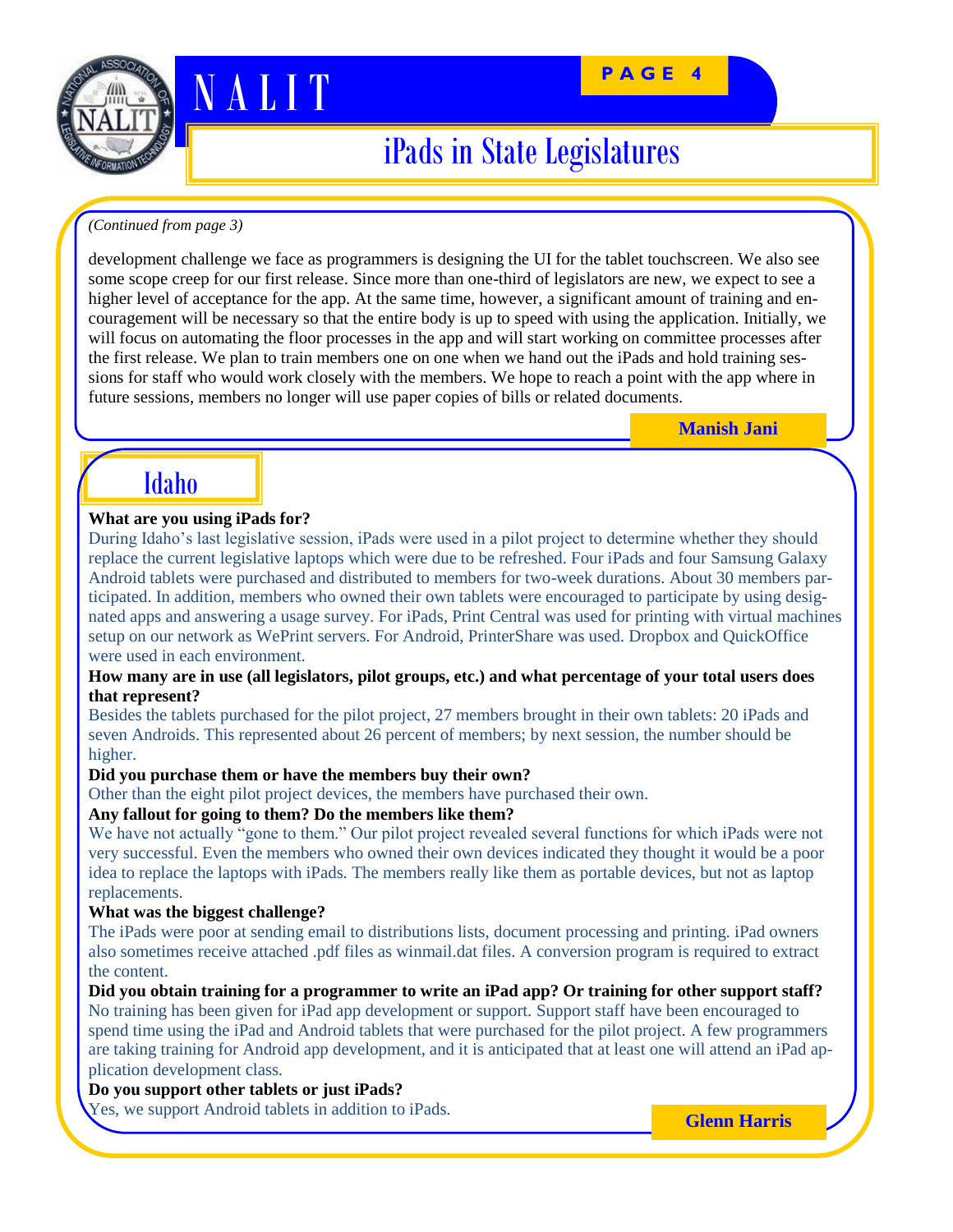# PAGE 5<br> **FALL 2012**



## iPads in State Legislatures

### Kansas

The Kansas Legislature has been testing tablet PCs for seven years, including Toshiba rotating screen tablets, iPad, Android devices and, most recently, the Samsung Windows 8 tablet. The pilot projects have targeted specific legislative committees. This allowed us to work with the committee chairperson to develop work processes for the committees that use the tablet functions and involve users who have various technical skill levels. We have run these pilots for as many as 40 users, which represents 24 percent of our legislative body.

Our experience has been that some users love the light weight and mobility of the tablet, especially when they are viewing documents and email or browsing the Internet. Handwriting recognition has been difficult for some users to implement well, and many users needed a full-size keyboard to work efficiently. Carrying a portable keyboard negates the mobility benefits of the tablet for most of our users. We also have some areas of the Capitol where wireless access is sketchy; users need an Ethernet connection in these spaces. Our Apple sales representative was unable to locate an Ethernet adapter for the iPad making this an impractical choice for us. We also experienced loss of functionality within our legislative application on Android applications, although the application tested well on Windows and iOS devices. Most recently we tested the Samsung Windows 8 tablet and found the familiarity of Windows file structure appealing. Based on user experience, we are distributing Dell XPS13 Ultrabook laptops to our legislators for 2013 session, even though the Samsung tested well in our environment.

The Kansas Legislature purchased the tablets for the pilot projects and the Dell XPS13 Ultrabooks that will be used in 2013. Our Service Desk staff also support legislators' private devices to the best of their ability, as long as the support doesn't delay or interfere with legislative work. During the 2012 session we supported 260 personal devices. Service Desk staff are trained on the state-issued devices and rely on manufacturer websites for much of the support of personally owned devices. **Terri Clark**

### North Carolina

**What are you using iPads for?**  Nothing at this point—although we did pilot them with the IT committee. **How many are in use (all legislators, pilot groups, etc.) and what percentage of your total users does that represent?** Non-NCGA tablets are in use. **Did you purchase them or have the members buy their own?** We purchased the tablets for our pilot. **Any fallout for going to them? Do the members like them?** There was no fallout; members liked using them. **What was the biggest challenge?** Distribution and adding "apps" to them. **Did you obtain training for a programmer to write an iPad app? Or training for other support staff?** No training was necessary. We are fortunate to have an Apple developer in our shop. **Do you support other tablets or just iPads?** We supported the iPad and the Motorola XYBoard. **Peter Capriglione**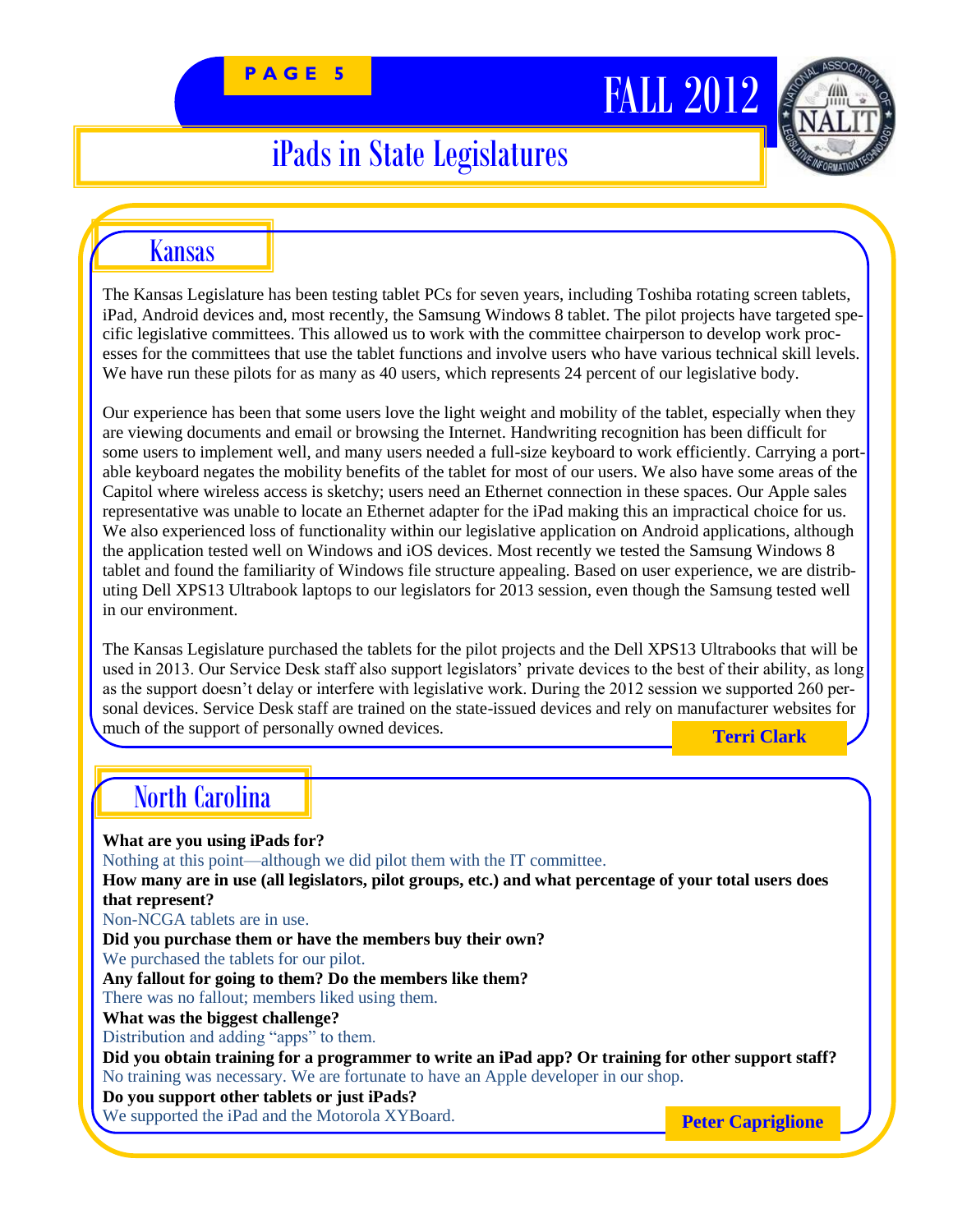#### **P A G E 6**



# N A J I T

## iPads in State Legislatures

### Ohio

#### **What are you using iPads for?**

The House and Senate are piloting them in one committee each. The Senate is using them and going to their public website. The House has an app that contains all the bills, analysis, amendments, and testimony. Both chambers expect to distribute them to the entire chamber in January.

**How many are in use (all legislators, pilot groups, etc.) and what percentage of your total users does that represent?**

In the House, 25 out of 99 members use them, and in the Senate, 12 of 33 members. Many members already have a personal tablet.

**Did you purchase them or have the members buy their own?**

We purchased them and they stay in the committee room. The members cannot take them out of committee for any purpose.

**Any fallout for going to them? Do the members like them?**

They love them. They were really excited about not having to carry the paper around.

**What was the biggest challenge?**

Distributing them to the seats before committee and making sure they are charged.

**Did you obtain training for a programmer to write an iPad app? Or training for other support staff?** We had a local consulting company develop the app, but we are looking at what is needed to develop and support the app and future apps ourselves.

**Do you support other tablets or just iPads?**

Just iPads, but will need to branch out next year.

**Kurt McDowell**

### South Dakota

#### **What are you using iPads for?**

Internet, email, office-developed app.

**How many are in use (all legislators, pilot groups, etc.) and what percentage of your total users does that represent?**

We have 30 for the 2013 session legislator pilot group, which represents 23 percent of the total 105 legislators.

**Did you purchase them or have the members buy their own?** We purchased them.

**Any fallout for going to them? Do the members like them?**

We don't know yet; this session will be our first.

**Did you obtain training for a programmer to write an iPad app?** Yes **Or training for other support staff?**

No.

**Do you support other tablets or just iPads?**

Both HP tablets and iPads.

**Lou Adamson**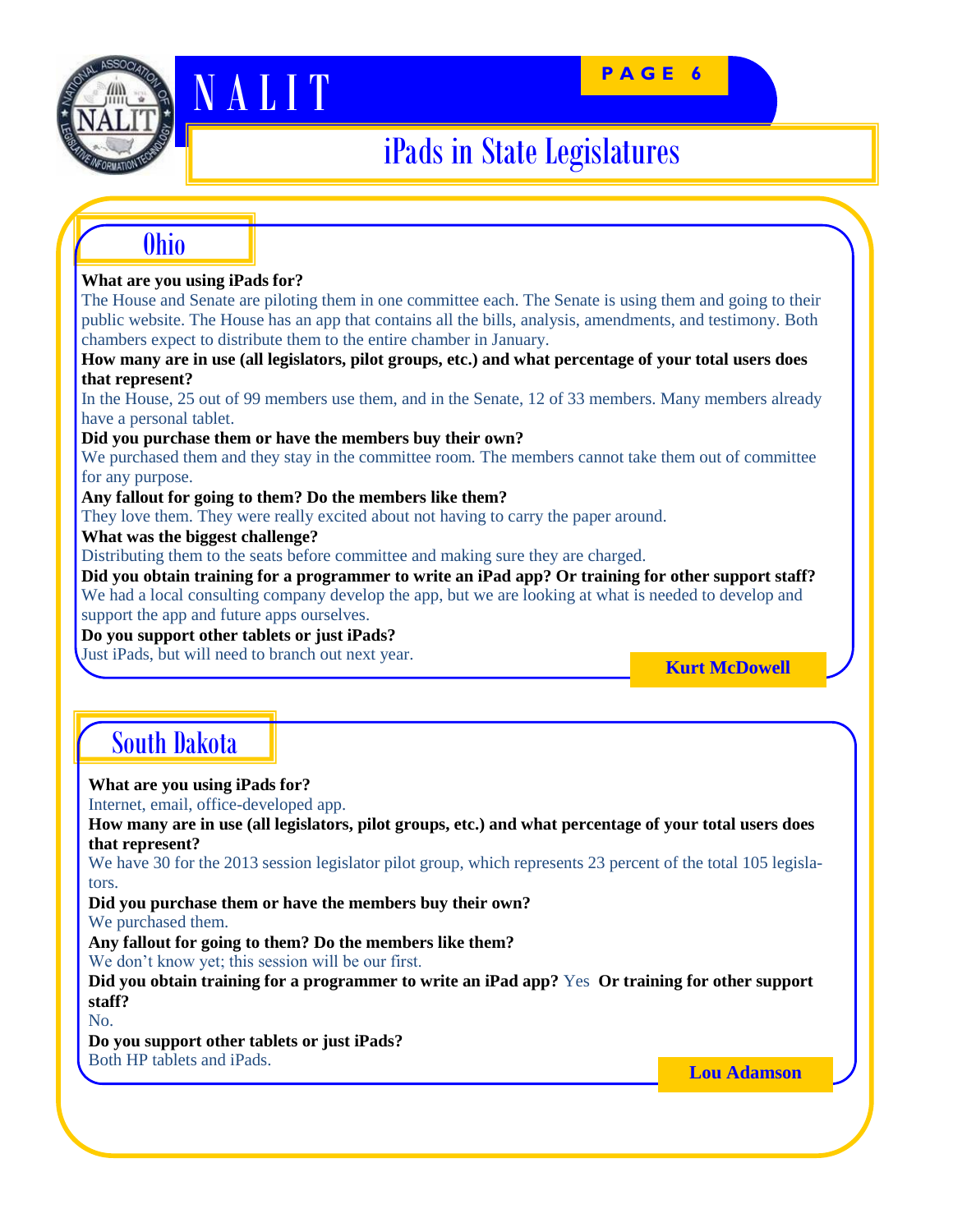# PAGE 7 **FALL 2012**



## iPads in State Legislatures

### Tennessee

#### **What are you using iPads for?**

They are issued to legislators. We are replacing notebook computers with a hybrid computing platform consisting of virtual desktops running Windows 7 OS and iPads. We're running VMware View and using the VMview **client on the iPad to access the virtual desktop.**

**How many are in use (all legislators, pilot groups, etc.) and what percentage of your total users does that represent?**

A total of 150 iPads are in use; 132 are for legislators.

**Did you purchase them or have the members buy their own?**

We purchased them.

**Any fallout for going to them? Do the members like them?**

Our members wanted them. It is too early to tell if they will like the virtual desktop concept. We chose that over trying to develop iOS apps.

**What was the biggest challenge?**

It is a complex and complicated architecture overall. Apple iOS is not easy to bring into the enterprise. **Did you obtain training for a programmer to write an iPad app? Or training for other support staff?** No, but one self-taught developer is trying to develop a chamber automation type app. I have every reason to believe he will be successful. Going forward, however, I want to consider contracting app development. **Do you support other tablets or just iPads?**

We support only iPads, along with setting up a wide variety of smartphones for access to legislative email.

**Steve Kriegish**

### Texas House

In Texas many legislators brought in their own iPads during the last session, prompting information systems to take notice. A cross-section of members and staff were surveyed about their use of tablets in the legislative environment and in response to the information gathered from those discussions, a mobile strategy began to take root. Thereafter, all application development progressed with an eye toward mobility and easy consumption of data, and required no additional staff training. Several web-based applications were reworked to play well in a mobile realm and are accessible from the mobile portal [www.txlegis.com.](http://www.txlegis.com)

In addition, during the interim, information systems partnered with House and Senate leadership to conduct an iPad pilot project that proved successful; the general consensus was positive from both members and staff. With approval from leadership, the Texas Legislative Council purchased iPads for all legislators and committees and currently is distributing them for the 2013 session.

The nuts and bolts of provisioning a large number of iPads for distribution, setting up iPads for each individual, producing training videos and user documentation, and developing new policies specific to iPads in the environment, have come with their own challenges. The biggest challenge was helping IT staff become comfortable with the disruptive nature of the technology and the loss of control.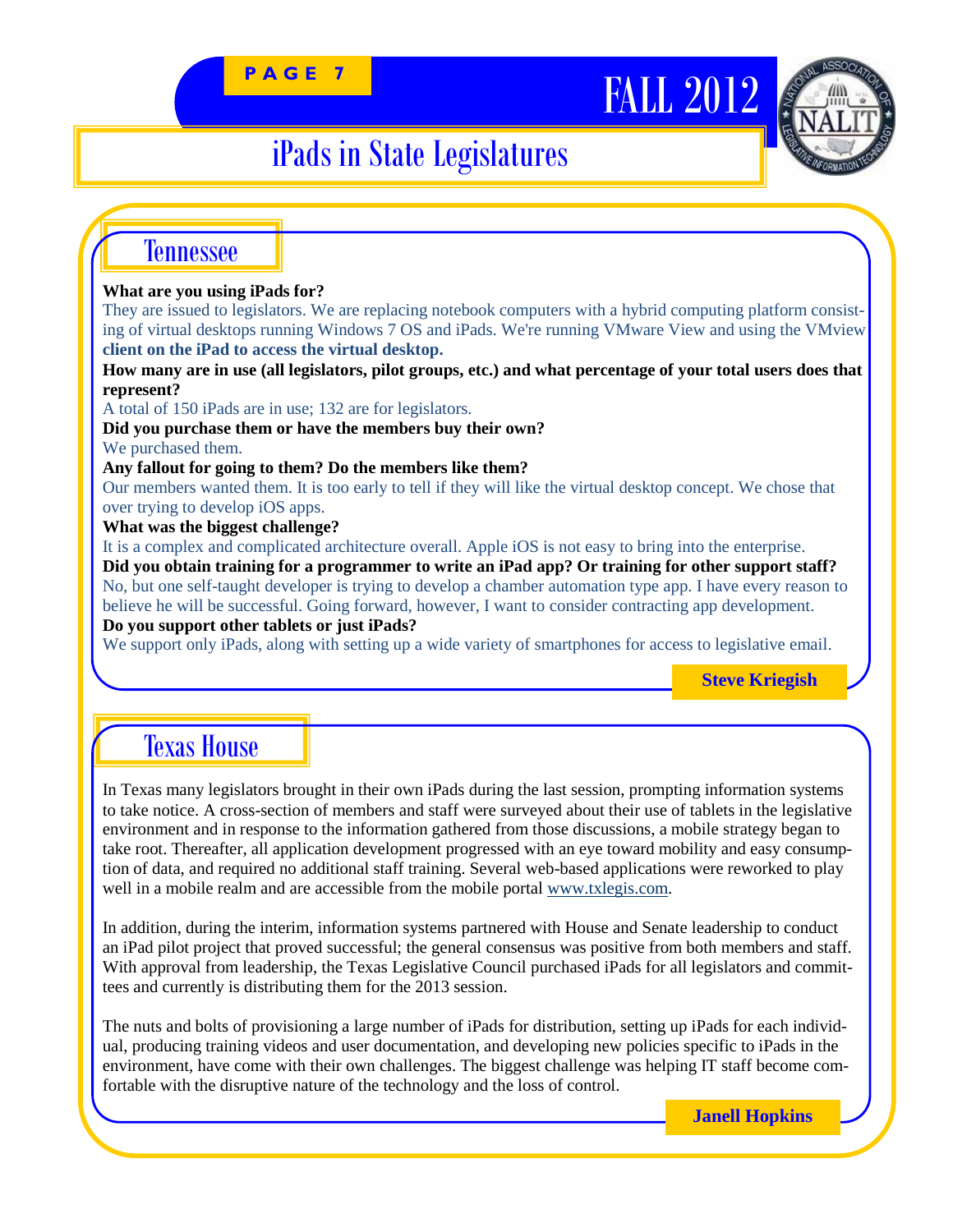

# **N A L I T PAGE 8**

## iPads in State Legislatures

### Vermont

#### **What are you using iPads for?**

We are using them in committee to replace paper distribution of both standard documents (bills, calendars, journals), and committee-specific documents (witness handouts, research reports, drafts, etc.). The members also use them for email.

#### **How many are in use (all legislators, pilot groups, etc.) and what percentage of your total users does that represent?**

We have recently concluded a two-year pilot program with the members and staff of the House and Senate Government Operations committees, and have been asked to equip the members of the House and Senate Appropriations committees this year. This is about 40 units. We also have about two dozen in use by staff.

#### **Did you purchase them or have the members buy their own?**

All the iPads listed above were purchased by the legislature. At least two dozen other members have personally owned iPads that they use at the State House.

#### **Any fallout for going to them? Do the members like them?**

The House Government Operations committee is very enthusiastic about them. The Senate committee is a bit more mixed. Several members like them a lot, some do not.

#### **What was the biggest challenge?**

The biggest surprise to us was just how much user support is required. Despite all the much-lauded ease of use and intuitive interface of the iPad and iPad apps, members required far more support than expected.

**Did you obtain training for a programmer to write an iPad app? Or training for other support staff?** We used entirely off-the-shelf software for the iPads. We did all training of members and staff in-house. **Do you support other tablets or just iPads?**

At this time, we support only iPads. We are interested in Lenovo's upcoming Windows 8 tablet, but it will be difficult for them to overcome the installed base of iPads here at the State House.

**Duncan Goss**

### Virginia House

Two years ago, the Virginia House of Delegates started an iPad pilot group consisting of 16 members. The goal was to evaluate whether an iPad could be used to improve members' daily legislative business, especially in committee meetings and following the daily House Calendar. The pilot group was asked to use the iPad and to provide feedback about likes and dislikes.

Feedback was positive from the pilot group. Members liked the mobility of the iPad, having multiple email accounts and calendars right at their fingertips, the function of 'tapping' to launch apps, and easy lightweight travel with the iPad. A few members commented it was easier to learn to use an iPad than a laptop.

During the iPad pilot group evaluation, an iPad app was developed of committee agendas and the daily legislative calendar. The House had an existing, web-based, Chamber Automation Program developed in Lotus Notes. The iPad app was designed to use the same features and similar functions as the existing Chamber Automation Program. The app allows members to see and follow current committee agendas, see the bills in committee and subcommittees, mark personal comments on bills, view bill history, and see voting sheets of acted on legislation for the daily floor session calendar.

*(Continued on page 9)*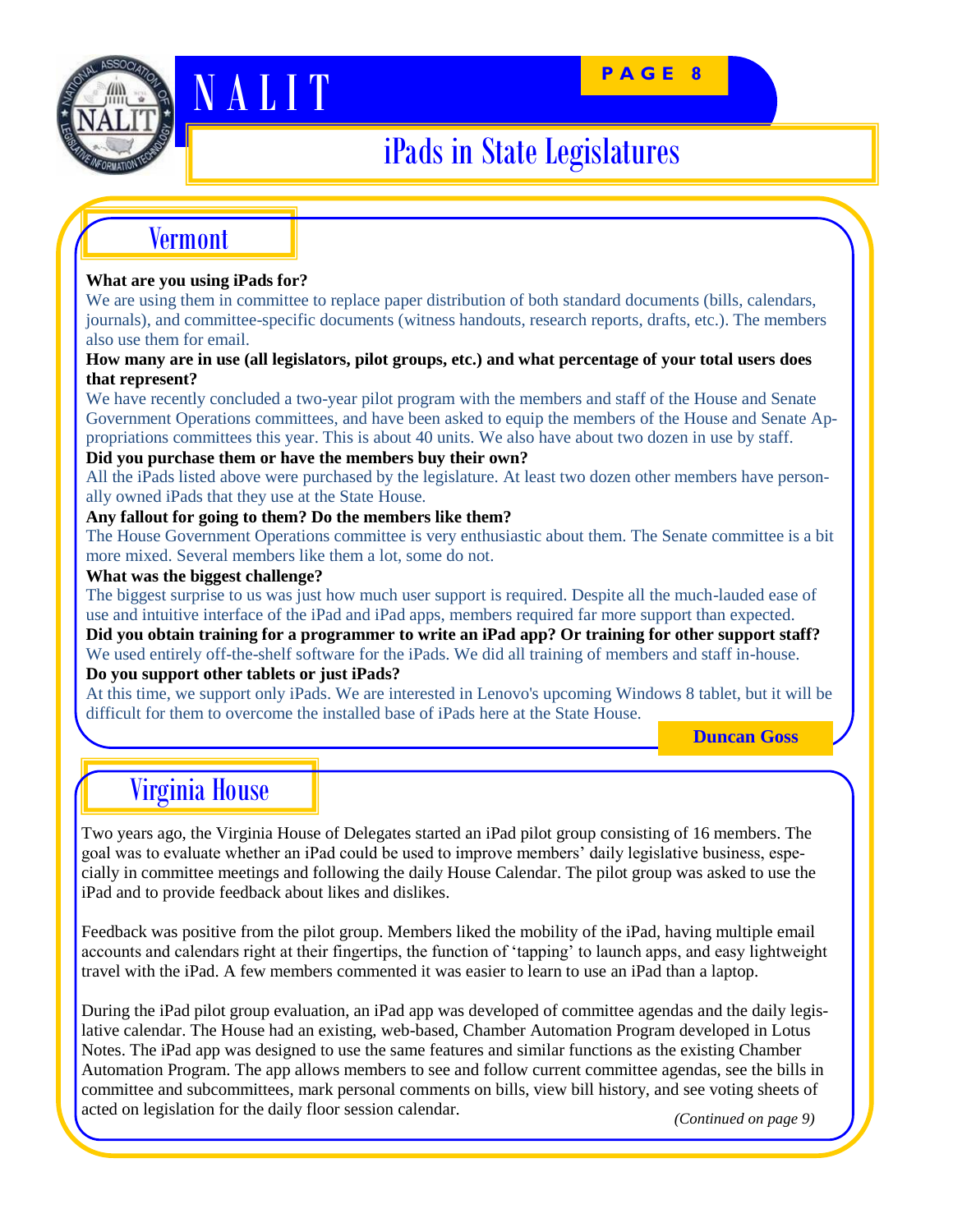## iPads in State Legislatures

#### *(Continued from page 8)*

A House programmer on staff took on the challenge of writing the iPad app as described above. Improvements and new releases of the iPad app are made available, periodically to our users, as necessary.

As with any new technology, there are challenges. Some challenges we faced were printing to non-wireless printers, a particular font that did not display correctly in pdf versions of bills, and iPad setup, to name a few. With a little research and in-house changes, those issues were addressed.

Due to the positive response from the pilot group, the House has purchased iPads for all 100 House members. The iPads purchased are, as well as wi-fi, cellular data capable. Members are allowed to download apps and use the cellular data connection, at their own expense. Members are really excited about the new technology.

As for other tablets, the House currently supports only iPads.

**Troy Adkins**

### Virginia Senate

#### **What are you using iPads for?**

We have replaced our traditional paper bill books with iPads for our committee system and chamber system. **How many are in use (all legislators, pilot groups, etc.) and what percentage of your total users does that represent?**

Our pilot two years ago involved 15 of 40, one legislative committee. Last year we gave iPads to all 40 members.

#### **Did you purchase them or have the members buy their own?**

The Senate owns the iPads.

#### **Any fallout for going to them? Do the members like them?**

So far so good. We totally eliminated paper bill books and were expecting some backlash, but as of yet everyone is using the new system. One member of 40 uses a laptop by preference, but uses all the electronic bill book applications.

#### **What was the biggest challenge?**

Printing has been out biggest challenge. We provide a native iPad AirPrint Printer in our Senate chamber, but that is the only location where members can print right now. We have resisted using a third party printing app up until this point, choosing to use AirPrint as our print technology. AirPrint has several drawbacks on large wireless networks and we likely will start using the Print Central App this session for added ability to print.

**Did you obtain training for a programmer to write an iPad app? Or training for other support staff?** Everything we have done for the iPad has been designed for the Safari Web browser rather than an app. This has allowed us to make changes faster and so far has not limited our functionality. We have written all of our web apps in house and have mostly been self taught via trial and error. We had one formal training class to date to get all staff up to par on programming; however, this training was done after release of our web app. **Do you support other tablets or just iPads?**

We support only iPads at this time. Because our system is web-based, this allows us to switch to a different platform should the need arise.

**Jonathan Palmore**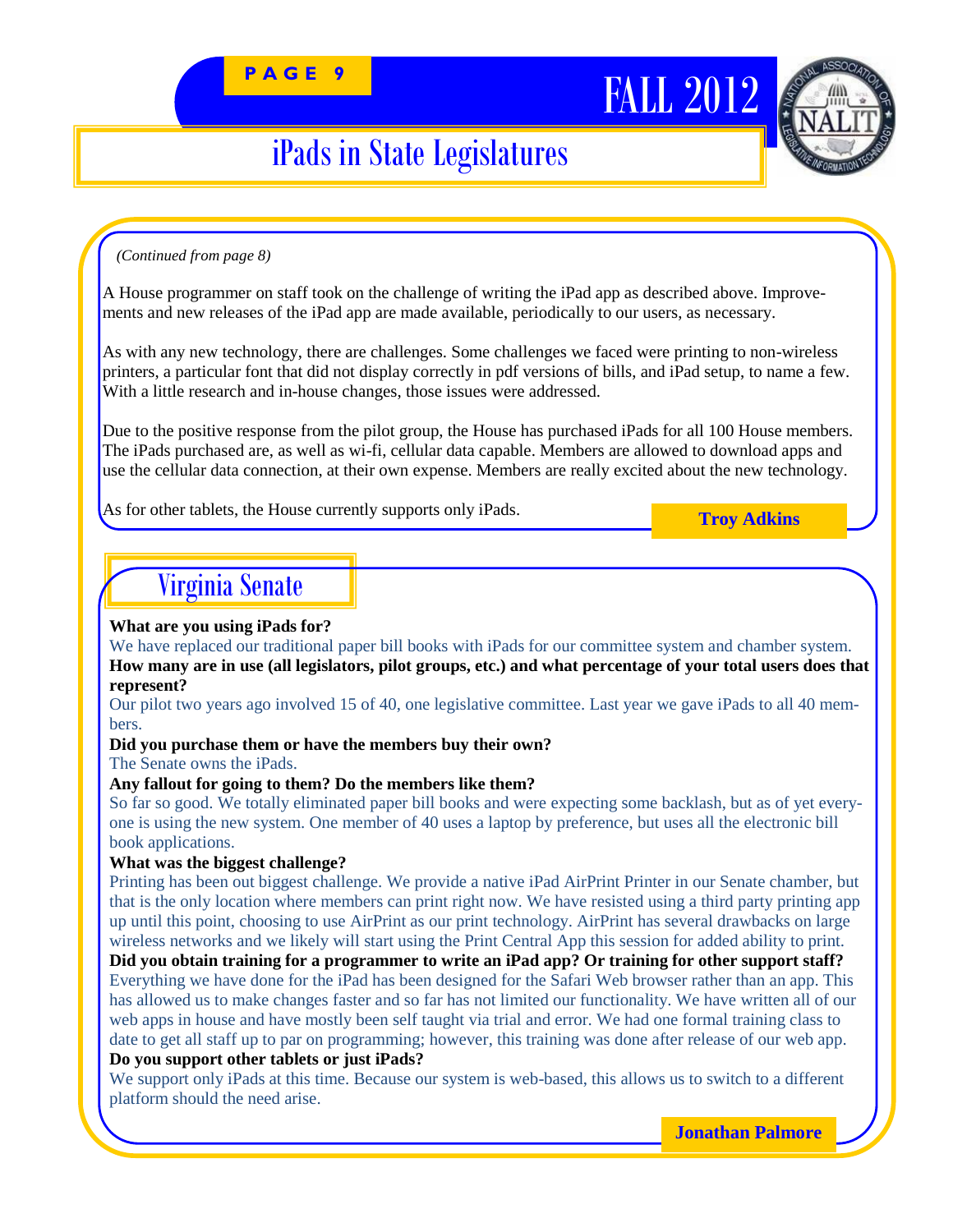

# **N A L I T PAGE 10**

## iPads in State Legislatures

West Virginia

The West Virginia Legislature uses iPads mainly for chamber and committee automation, to cut down on paper costs, and to provide documents in a digital format in one central location for ease of use. They are also being used for email, Internet access, note taking, and some job-related tasks. Approximately 225 iPads are in use, about 25 of which are the personal property of members or staff. This represents about half our overall users; most iPad users are legislators.

Overall, it seems that the iPads are well-liked. We had some issues with printing and email, but the biggest challenge was teaching people how to use the device. Because most users had no experience with tablets, they expected them to work like a laptop and to be able to do word processing on them. The inability to attach an external USB device was another negative. There also have been some complaints about installing or updating apps, since most tablets were set up by IT staff with the same account and with specific apps. However, users are free to install additional apps, but they must purchase them with their personal account. One iPad app was written by a staff programmer who received no training, but the automation systems being used came from an outside vendor. The House of Delegates received initial training from an Apple representative and then individual training as needed by IT staff. The Senate and Joint Committee users received training from IT staff. The support staff was self-taught. While iPads are the primary tablet used, some others are being used or tested. Any additional information can be obtained by contacting the WV Legislative Computer Center at 304-347-4820.

**Sheila Harvey**

## Digital Signage Greets Visitors to Oregon's Capitol

**Bill Sweeney**

Oregon's Legislative Information Services team is rolling out interactive digital signage in the state capitol. The system, "Capitol AIDE" (Automated Interactive Digital Entryway), is being used to automatically post committee agendas during session and interim. The displays will replace bulletin boards that had been used to manually post

**paper** agendas. One sign was successfully deployed during a pilot, and another five signs will be added in the coming months.

The touch screen displays also will include an interactive directory and way-finding feature to help visitors navigate the building. During the interim when no committees are meeting, visitors can access other content including oral history video clips, building history videos, legislative process information and Oregon trivia. The Oregon Legislature purchased the digital signage platform from Four Winds Interactive, and the user interface was built by Information Services staff.

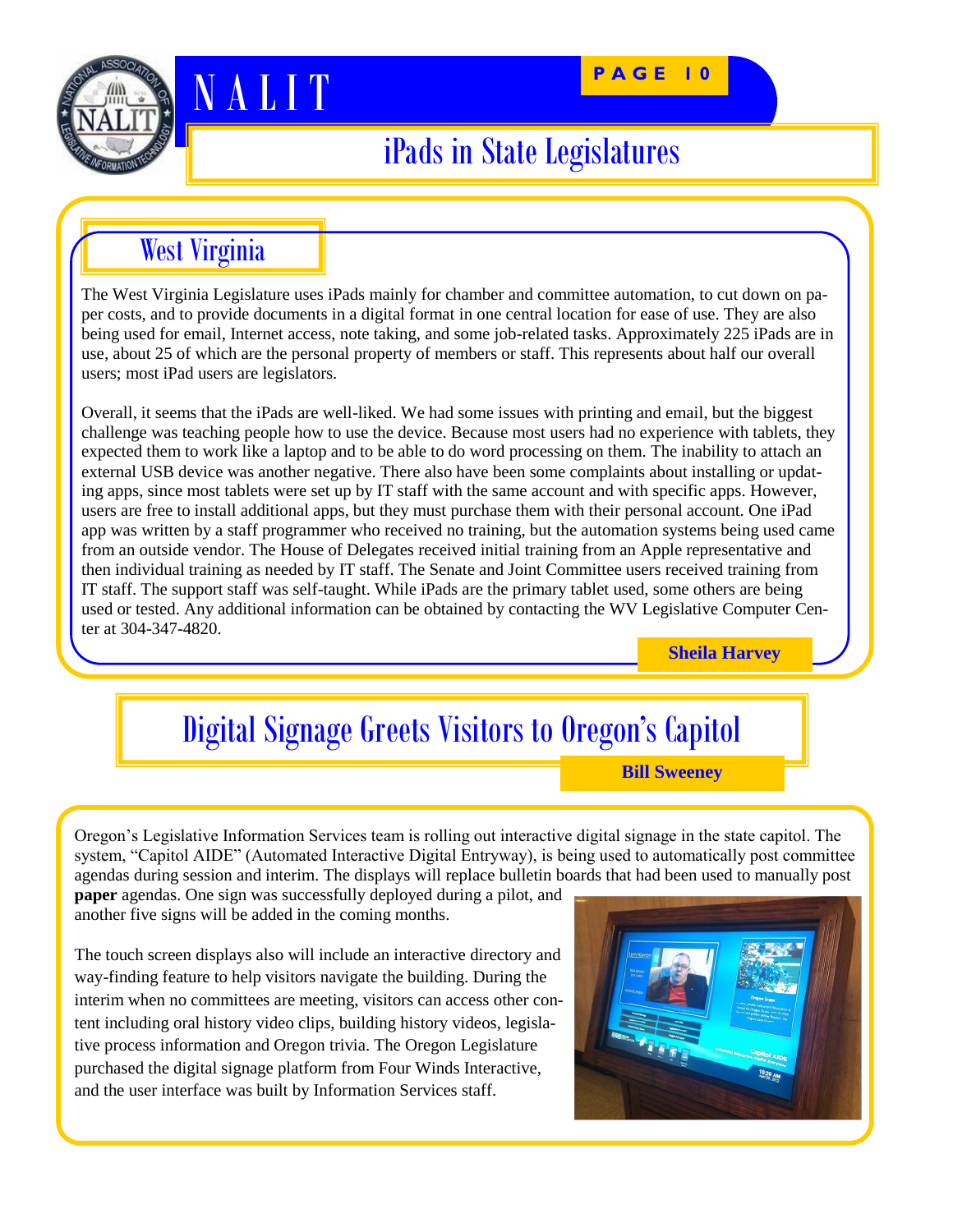# PAGE 11 **FALL** 2012

### Announcing a New Online Resource for Recruiting Young People into Legislative Service



**Mike Sunseri**

Baby boomers comprise about one-third of the national workforce, but nearly half of all legislative staff responding to a recent NCSL survey are 50 years of age or older. Replacing the institutional knowledge of those seasoned staffers as they retire will pose a major challenge to legislative staff directors and human resource departments. Attracting young people to work as legislative staff will be increasingly important in the coming years.

To address this problem, Nancy Cyr, director of the Nebraska Legislative Research Office, launched an effort during her tenure as NCSL Staff Chair to develop a website with a series of videos that describe the dynamic, rewarding world of legislative service.

After three years of work and the collaboration of hundreds of legislative staff around the country, the [Legisla](http://www.legislativecareers.org)[tive Careers website](http://www.legislativecareers.org) has now been launched. The site is designed to encourage college students, recent graduates and those looking for a career change to consider legislative service as a career. Colleges and universities will also find it useful to promote legislative internship programs.

"In addition to demonstrating our love of legislative service, the goals of the website are to highlight the variety of professional opportunities available in state legislatures throughout the country; demonstrate the rewards and benefits of a career in public service; and spark interest and encourage young adults to participate in government and consider legislative service as a career," Cyr explained.

The Legislative Careers page features an introductory video that shows the depth and breadth of staff involve-ment in the legislative process. Visitors can then navigate to the [Career Paths](http://www.legislativecareers.org/CareerPaths.aspx) tab on the site to view video testimonials from young legislative staffers in 10 areas of specialization that coincide with NCSL's organizations of professional staff. The site also has a page with links to [job openings in statehouses](http://www.legislativecareers.org/legislativejob.aspx) throughout the nation.

Staffers featured in the Career Paths videos include:

- Zach Twilla, California Senate  $\bullet$
- Cory Stewart, Louisiana House  $\bullet$

 $\bullet$ Rashada Houston, Florida Legislature Office of Program Policy and Government Accountability

Kelly Dudley, Kentucky Legis- $\bullet$ lative Research Commission

 $\bullet$ Matthew Lawrence, Oregon Senate

 $\bullet$ Scott Grosz, Wisconsin Legislative Council

- Kristin Ford, Librarian, Idaho Legislature  $\bullet$
- Ashley deMauro, Pennsylvania House  $\bullet$ Republican Caucus
- Jason Watts, Hawaii Senate  $\bullet$
- Carlos Galvan, Texas Legislative Council



*M I K E S U N S E R I , P H O T O G R A P H Y D I R E C T O R F O R T H E K E N T U C K Y L E G I S L A T I V E R E S E A R C H C O M M I S S I O N , O R G A N I Z E D A N D M A N A G E D T H E D E V E L O P M E N T O F T H E V I D E O S F O R T H E L E G I S L A T I V E C A R E E R S W E B S I T E .*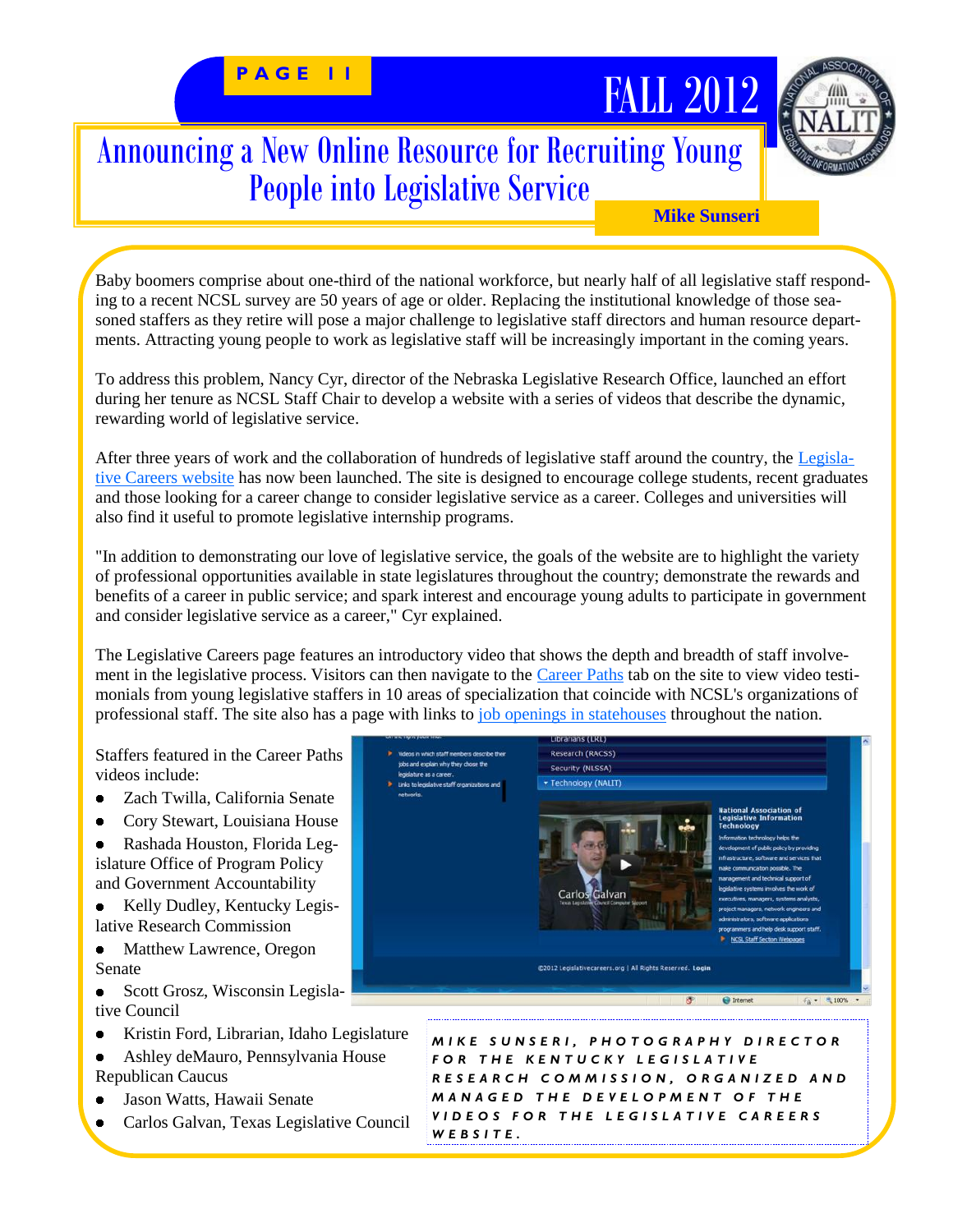



N A LITT

## Broadband in Kentucky

**Steve Landers**

Broadband internet improvement initiatives in Kentucky, as in many other states, have had their ups and downs over the last 10 years. Various challenges have conspired to impede improvement of the availability and use of broadband around our state. Kentucky has a widely varied economic character and an equally varied geographical profile. Eight percent of Kentucky's population (330000+) is suffering in extreme poverty, which is defined as earning less than \$5,400 a year. At the same time, more than half the population lives on less than a quarter of the state's land area around its biggest cities. Naturally, broadband providers focus on serving areas where they can realize the most return for their investment making economics and terrain among the most persistent and difficult obstacles to overcome. Such issues often are outside the scope of the limited resources of broadband planners, but some innovative initiatives have been aimed at those very populations.

Beyond the economic and geographic factors challenging broadband development, one of the most "fixable" obstacles for broadband planners and policy makers is, for a lack of a better phrase, broadband's "poor PR." If you ask the average Kentucky citizen to engage in a little word association and say the first word or words that come to mind when you mention "broadband" or "high speed Internet," most would say Facebook, Twitter, Netflix, ESPN3 or the like. While these are popular online entertainment and social networking sites, almost half of Kentucky citizens who have access to broadband services don't find these or similar sites as compelling reasons to subscribe to broadband services. Likewise, political leaders who have not been educated on the subject and do not understand the value of broadband services are hard-pressed to expend time and ever-shrinking state resources to expand "the Internet." In Kentucky, we now know that more than 90 percent of the population have access to broadband services through providers of traditional services such as DSL or cable and through fixed and mobile wireless providers. Unfortunately, only about half the population with access to broadband actually subscribes to it. While a significant portion of the reason is economic, surveys have that shown that a large number of non-adopters may not care about or understand broadband's value. Kentucky is fortunate that two significant entities are now working to overcome these obstacles

ConnectKentucky (now better known as Connected Nation) have been working in Kentucky since 2003 to improve the broadband landscape. Started as a coalition of broadband providers, business and political leaders and citizens and funded primarily by federal, state and local grants, ConnectKentucky developed a grass-roots organization around the state and engaged local steering committees to begin developing strategic plans to improve broadband adoption and use. In concert with broadband providers around the Commonwealth, it also developed the state's first broadband availability map. The grassroots organizational efforts and mapping placed Kentucky among the leaders in broadband initiatives nationwide and served as a model for other states that are developing strategic plans. In 2008, the model was used as the basis for legislation passed by Congress, the "Broadband Data Improvement Act." Two of the most notable projects in Kentucky involved the rural, impoverished populations discussed earlier. Computers 4 Kids, also known as No Child Left Offline (NCLO), began in 2005. The partnership between state agencies and ConnectKentucky works to refurbish state surplus computers and place them in the homes of families on the Free and Reduced Lunch Program in economically distressed Kentucky counties. To date, 3,100 computers have been distributed to families with children. This also has kept those computers from contributing tremendous electronic waste to landfills. Since many families may not qualify for free and reduced lunch, yet still may not be able to afford a computer, the program has expanded to include distribution of new computers to more than 30 community anchor organizations (such as community centers, Boys and Girls Clubs, YMCAs, and libraries) that provide services to vulnerable populations.

To expand rural broadband availability, ConnectKentucky, working with the Green River Area Development District (GRADD), helped establish the Connect GRADD program. GRADD leaders worked with local water districts, farmers, and others to use existing tall structures as sites for fixed wireless broadband antennas. These antennas, with a three- to five-mile effective functional radius, were placed on 40 to 60 tall structures, providing a mesh network that now serves citizens of seven rural Western Kentucky counties. ConnectKentucky recently announced completion of the first phase of a similar project in four eastern Kentucky counties. Due to changing political and economic tides, funding for ConnectKentucky to maintain their broadband mapping efforts and some of their grass-roots activities began to languish in Kentucky in 2008.

*(Continued on page 13)*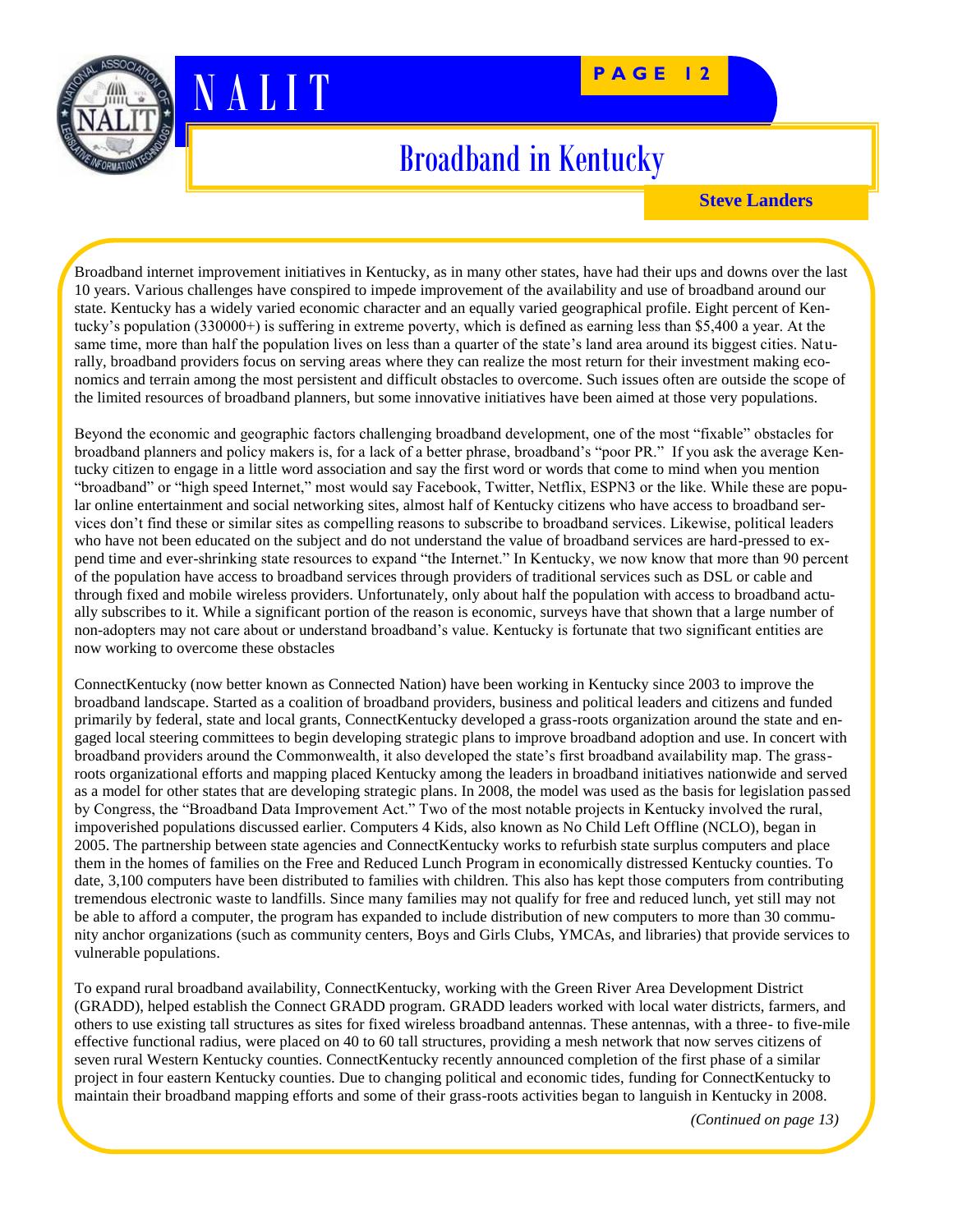# PAGE 13<sup>2</sup> FALL 2012



## Broadband in Kentucky

#### *(Continued from page 12)*

Early in 2010, Kentucky's Commonwealth Office of Technology (COT) was awarded funds through the American Recovery and Reinvestment Act (ARRA) to map broadband availability around the state. These mapping and planning funds were awarded to all 50 states and six possessions of the U.S. Arguably, one significant outgrowth of ARRA funding was development of a network of state broadband "planners." It goes without saying, to an organization such as NALIT, that this network of colleagues who face similar challenges has been invaluable. COT used these funds to take the first critical steps to ―refresh‖ the mapping effort first started by ConnectKentucky and to identify the current level of broadband availability throughout the Commonwealth. COT was able to identify and contact approximately 100 broadband providers. To date, about 75 percent have submitted data in compliance with our requests.

In October 2010, the governor's office created the Commonwealth Office of Broadband Outreach and Development (COBOD) to focus efforts in outreach, awareness and expanded data collection. This marked the first time in Kentucky history that a state agency was devoted to the issue of broadband outreach and policy development. In addition, it not only provides the governor with a clearing house for collection and dissemination of broadband information, but also provides a point of contact for citizens to communicate with the administration on these issues.

The initial efforts of the office were focused on developing the working relationships necessary to move forward with a plan for improving broadband adoption. Phase 1 of that plan was to develop and coordinate a statewide community network using local/regional community organizations. COBOD has entered into a partnership with the Local Area Development Districts (ADDs) to recruit and develop a network of local stakeholders and Community Anchor Institutions (CAI). The network will include various local stakeholders and champions, such as local government leaders; Community Action Agencies; SLTP students; health; energy; economic development (Chamber of Commerce); education (K12 plus higher ed); libraries and others who understand the unique needs of their respective communities. Phase 2 will develop and maintain updated local research about trends in broadband adoption and will develop outreach, education and marketing tools tailored to meet specific needs of people in various geographic areas. COBOD and the ADDs currently are working on this phase and are hosting local workshops to develop the plans. In the final phase, COBOD and the ADDs will work with other partners to help implement the plans developed through this effort. The ultimate goal of COBOD is to improve the broadband adoption rate in Kentucky. It hopes to raise the perceived value of broadband among citizens and leaders using education and outreach, and to educate people about how broadband can affect economic development. This effort by the Commonwealth, along with the ongoing efforts of entities such as ConnectedNation, are promising. Together, they hopefully will address some of the major obstacles to achieving statewide long-term broadband adoption.

#### **Links of Interest:**

**Kentucky's Commonwealth Office of Broadband Outreach and Development (w/links to Kentucky's broadband map viewer)** <http://finance.ky.gov/INITIATIVES/BROADBAND/Pages/default.aspx>

**ConnectedNation** <http://www.connectednation.org/>

**The US Broadband Plan** <http://www.broadband.gov/>

**The US Broadband Map (and Data Sets)** <http://broadbandmap.gov/>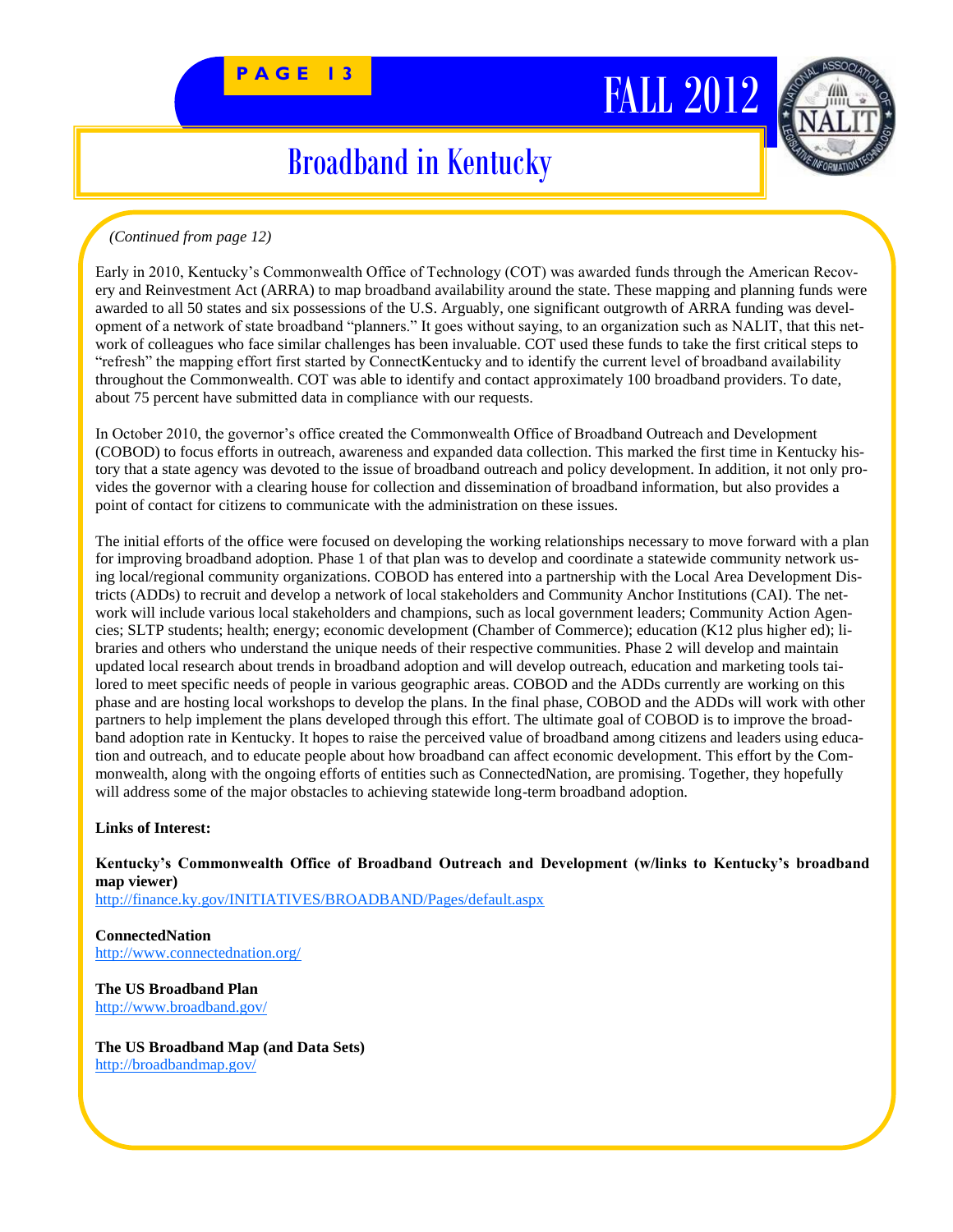



### What's the Motto with You?

At our last PDS in Madison we were asked 'What is Wisconsin's state motto?" It made me wonder about other state mottos. I actually knew the answer for my state, Kentucky. Do you know yours? Do you know any others? Here is a quiz to see how many you know.

| 1.  | Qui transtulit sustinet (He who transplanted still sustains)                       |  |
|-----|------------------------------------------------------------------------------------|--|
| 2.  | Liberty and independence                                                           |  |
| 3.  | L'Étoile du Nord (The North Star)                                                  |  |
| 4.  | Wisdom, justice, and moderation                                                    |  |
| 5.  | Union, justice, and confidence                                                     |  |
| 6.  | North to the Future                                                                |  |
| 7.  | State sovereignty, national union                                                  |  |
| 8   | Nil sine Numine (Nothing without Providence)                                       |  |
| 9.  | Salus populi suprema lex esto (The welfare of the people shall be the supreme law) |  |
| 10. | Ditat Deus (God enriches)                                                          |  |
| 11. | Eureka (I have found it)                                                           |  |
| 12. | Ad astra per aspera (To the stars through difficulties)                            |  |
| 13. | Audemus jura nostra defendere (We dare defend our rights)                          |  |
| 14. | In God we trust (1868)                                                             |  |
| 15. | Fatti maschii, parole femine (Manly deeds, womanly words)                          |  |
| 16. | Esto perpetua (It is forever)                                                      |  |
| 17. | Ense petit placidam sub libertate quietem                                          |  |
|     | (By the sword we seek peace, but peace only under liberty)                         |  |
| 18. | Regnat populus (The people rule)                                                   |  |
| 19. | Si quaeris peninsulam amoenam circumspice                                          |  |
|     | (If you seek a pleasant peninsula, look around you)                                |  |
| 20. | Virtute et armis (By valor and arms)                                               |  |
| 21. | Ua Mau Ke Ea O Ka Aina I Ka Pono                                                   |  |
| 22. | The Crossroads of America                                                          |  |
| 23. | United we stand, divided we fall                                                   |  |
| 24. | Our liberties we prize and our rights we will maintain                             |  |
| 25. | Dirigo (I lead)                                                                    |  |
|     |                                                                                    |  |
|     |                                                                                    |  |

*(Continued on page 15)*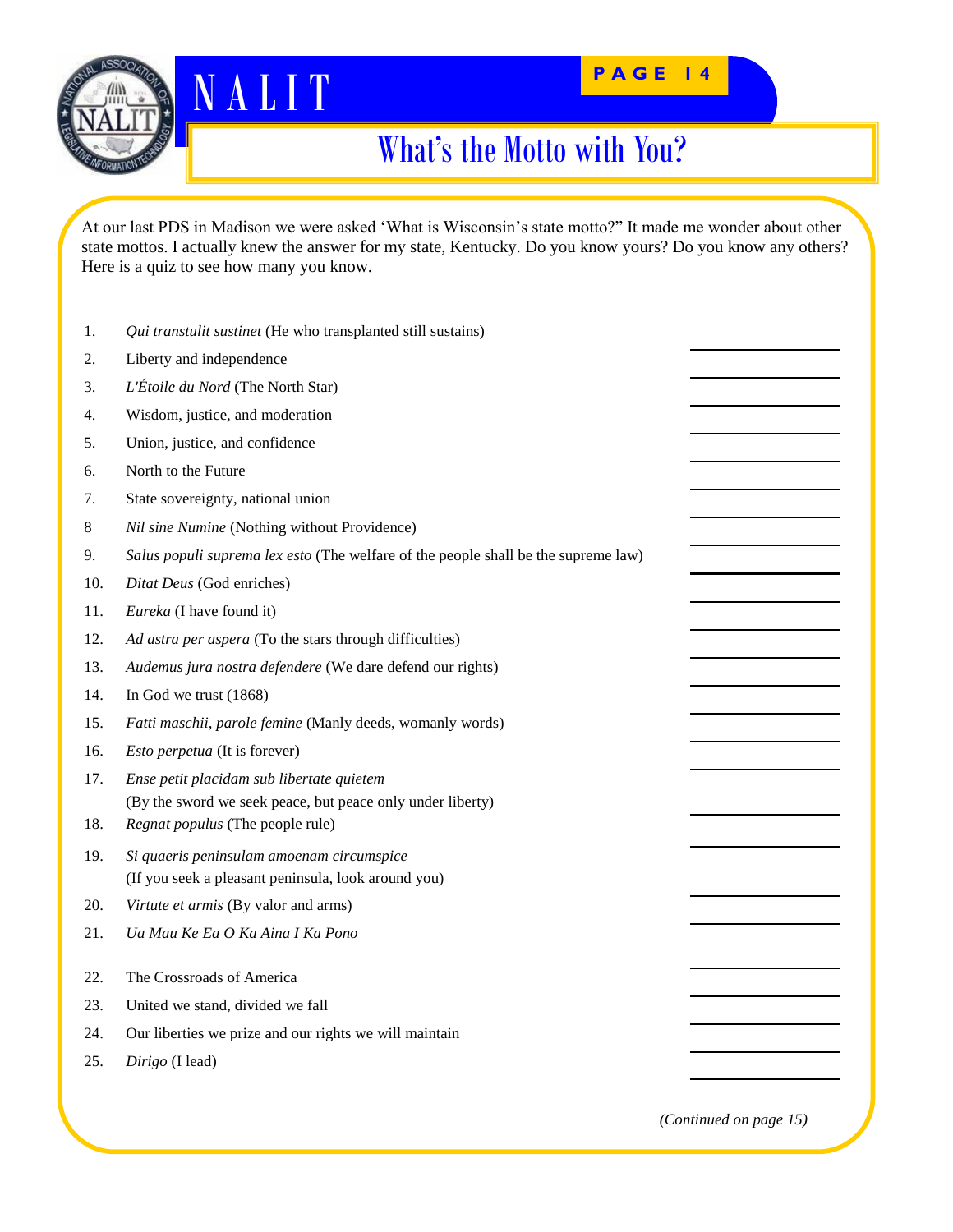## What's the Motto with You?

#### *(Continued from page 14)*

| 26. | Liberty and union, now and forever: one and inseparable                                                   |  |
|-----|-----------------------------------------------------------------------------------------------------------|--|
| 27. | Labor omnia vincit (Labor conquers all things)                                                            |  |
| 28. | Excelsior (Ever upward)                                                                                   |  |
| 29. | Equal rights (1955)                                                                                       |  |
| 30. | Industry                                                                                                  |  |
| 31. | Crescit eundo (It grows as it goes)                                                                       |  |
| 32. | Animis opibusque parati (Prepared in mind and resources) and Dum spiro spero<br>(While I breathe, I hope) |  |
| 33. | Agriculture and Commerce (1987)                                                                           |  |
| 34. | Friendship                                                                                                |  |
| 35. | <i>Esse quam videri</i> (To be rather than to seem)                                                       |  |
| 36. | $Al-Ki$ (Indian word meaning "by and by")                                                                 |  |
| 37. | Vermont, Freedom and Unity                                                                                |  |
| 38. | Forward                                                                                                   |  |
| 39. | Live free or die                                                                                          |  |
| 40. | Liberty and prosperity                                                                                    |  |
| 41. | Alis volat Propriis (She flies with her own wings) (1987)                                                 |  |
| 42. | Montani semper liberi (Mountaineers are always free)                                                      |  |
| 43. | Sic semper tyrannis (Thus always to tyrants)                                                              |  |
| 44. | Under God the people rule                                                                                 |  |
| 45. | With God all things are possible                                                                          |  |
| 46. | Equality before the law                                                                                   |  |
| 47. | Hope                                                                                                      |  |
| 48. | All for Our Country                                                                                       |  |
| 49. | Virtue, liberty, and independence                                                                         |  |
| 50. | Oro y plata (Gold and silver)                                                                             |  |
|     |                                                                                                           |  |

Answers:

1.= CT, 2.= DE, 3.= MN, 4.= GA, 5.= LA, 6.= AK, 7.= IL, 8= CO, 9.= MO, 10.= AZ, 11.= CA, 12.= KS, 13.= AL, 14.= FL, 15.= MD, 16.= ID, 17.= MA, 18.= AR, 19.= MI, 20.= MS, 21.= HI, 22.= IN, 23.= KY, 24.= IA, 25.= ME, 26.= ND, 27.= OK, 28.= NY, 29.= WY, 30.= UT, 31.= NM, 32.= SC, 33.= TN, 34.= TX, 35.= NC, 36.= WA, 37.= VT, 38.= WI, 39.= NH, 40.= NJ, 41.= OR, 42.= WV, 43.= VA, 44.= SD, 45.= OH, 46.= NE, 47.= RI, 48.= NV, 49.= PA, 50.= MT